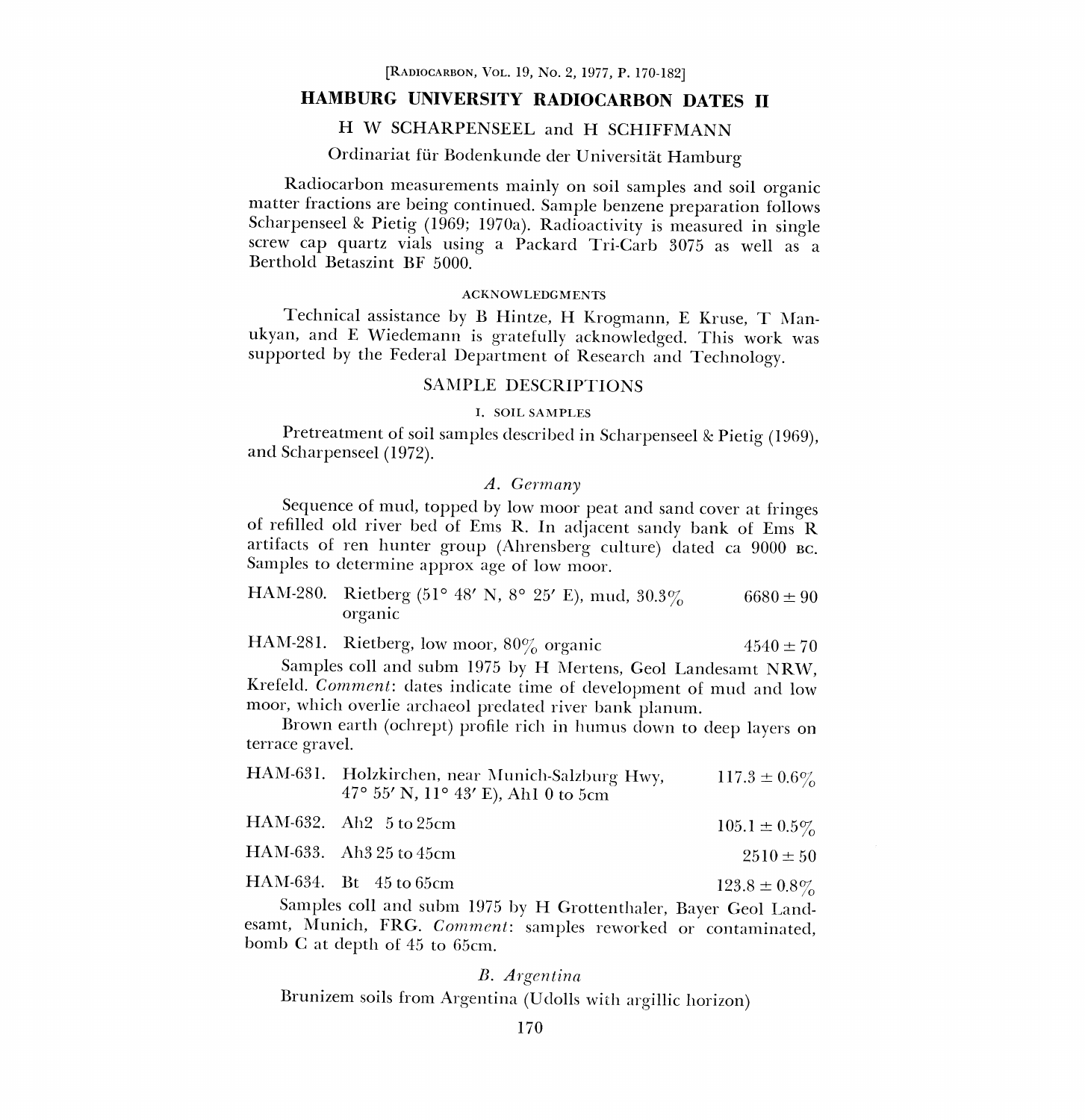|          | H W Scharpenseel and H Schiffmann                                                                                                                          | 171               |
|----------|------------------------------------------------------------------------------------------------------------------------------------------------------------|-------------------|
| HAM-231. | Brunizem, Profile B 5, Rafaela 96m alt, (31°<br>15' S, 61° 27' W), typical Brunizem with $B_2$ -<br>horizon, sampling after crop of corn, Ap 0<br>to 15cm  | $110.0 \pm 0.5\%$ |
| HAM-232. | Ah/AhBv 15 to 30cm                                                                                                                                         | $320 \pm 60$      |
| HAM-233. | 30 to 40cm<br><b>Btl</b>                                                                                                                                   | $114.7 \pm 0.5\%$ |
| HAM-234. | $40$ to $50$ cm<br><b>Bt1</b>                                                                                                                              | $101.1 \pm 0.4\%$ |
| HAM-235. | 50 to 60cm<br>Bt1                                                                                                                                          | $260 \pm 70$      |
| HAM-236. | 60 to 70cm<br>Bt2                                                                                                                                          | $104.3 \pm 0.5\%$ |
| HAM-237. | 70 to 80cm<br>Bt2/Bt3                                                                                                                                      | $480 \pm 80$      |
| HAM-238. | Typical Brunizem, profile B 7, Esperanza<br>38m alt (31° 26' S, 61° 87' W), experimental<br>plot, Ap 0 to 13cm                                             | $113.8 \pm 0.6\%$ |
| HAM-239. | $15$ to $30cm$<br>Ah                                                                                                                                       | $200 \pm 60$      |
| HAM-240. | AhBy $30$ to $40cm$                                                                                                                                        | $100.2 \pm 0.3\%$ |
| HAM-241. | $40$ to $50$ cm<br><b>Bt1</b>                                                                                                                              | $480 \pm 60$      |
| HAM-242. | 50 to 60cm<br><b>Bt1</b>                                                                                                                                   | $1100 \pm 60$     |
| HAM-243. | 60 to 70cm<br>Bt2                                                                                                                                          | $2000 \pm 80$     |
| HAM-244. | 70 to 80cm<br>Bt2                                                                                                                                          | $2030 \pm 80$     |
| HAM-245. | Slightly planosolic Brunizem, profile B 8,<br>Angel Gallardo, 16m alt (31° 33' S, 60° 43' W)<br>weed covered fallow, Ap 0 to 10cm                          | $112.5 \pm 0.4\%$ |
| HAM-246. | Ap/P/Ah 10 to 30cm                                                                                                                                         | $101.1 \pm 0.4\%$ |
| HAM-247. | 30 to 40cm<br>AlBy                                                                                                                                         | $980 \pm 60$      |
| HAM-248. | $40$ to $50$ cm<br><b>Bt1</b>                                                                                                                              | $1930 \pm 140$    |
| HAM-249. | $50$ to $60cm$<br><b>Btl</b>                                                                                                                               | $2110 \pm 80$     |
| HAM-250. | 60 to 70cm<br><b>Bt1</b>                                                                                                                                   | $2420 \pm 80$     |
| HAM-251. | 70 to 80cm<br>Bt1                                                                                                                                          | $2550 \pm 70$     |
| HAM-252. | 80 to 90cm<br>Bt2                                                                                                                                          | $2780 \pm 80$     |
| HAM-253. | Brunizem under cropping pattern, till 30cm<br>rooted, fragipan, Profile B 9, Villa Conception<br>des Tio, 110m alt (31° 33' S, 60° 43' W),<br>Ap 0 to 15cm | $112.8 \pm 0.5\%$ |
| HAM-254. | $Ah/B$ 18 to 27cm                                                                                                                                          | $460 \pm 60$      |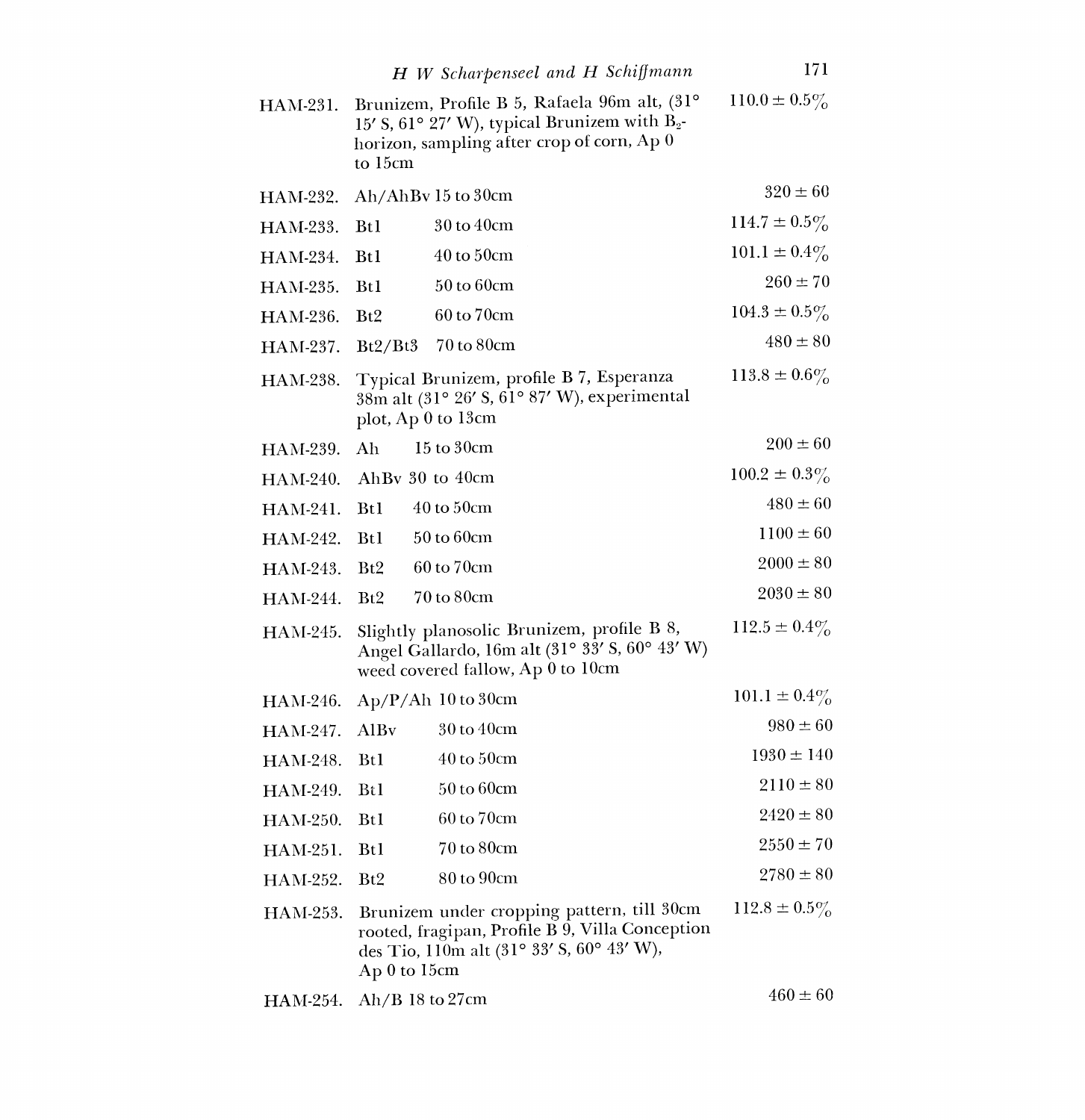| 172 |  | H W Scharpenseel and H Schiffmann |  |  |  |
|-----|--|-----------------------------------|--|--|--|
|-----|--|-----------------------------------|--|--|--|

|                            | $HAM-255$ . Bt $27$ to 35cm   | $1080 \pm 100$ |
|----------------------------|-------------------------------|----------------|
|                            | $HAM-256$ . By $35$ to $45cm$ | $1370 \pm 90$  |
| $HAM-257.$ By $45$ to 55cm |                               | $1870 \pm 90$  |

Samples coll and subm 1974 by S Stephan, Inst Soil Sci, Bonn Univ, FRG. Comment: dates of deepest humus containing fringes younger than 5000 to 6000 BP as found in Holocene Mollisols of N Europe (Scharpenseel, 1972). Pronounced clay infiltration carrying organic matter could be responsible for some rejuvenation.

### C. Tunisia

Fossil soil horizons in Bou Huertma alluvium (36° 37' N, 8° 55' E).

HAM-258. Pit hole in alluvium 2km N Hwy,  $1\%$  C, 110cm  $3400 \pm 80$ 

HAM-259. Same site,  $1.1\%$  C, 160cm  $4930 \pm 80$ <br>Samples coll and subm 1974 by K Kirschey, Ordinariat f Bodenkunde,

Hamburg Univ, FRG. Supporting samples for series HAM-157-174 (R, v 18, p 282-283). Comment: samples indicate time of soil formation in Medjerdah-Bou Huertma alluvial deposits.

# D. Humic acid samples of Lower Saxonian soils

Humic acid samples, produced by continuous extraction from various soil materials (especially from peaty, podzolic or chernozemic soil materials) using alkaline and neutral extractants. Peat samples of surface recultivation). All soils sampled within boundaries of Lower Saxoniastate, between Elbe R and Ems R.

| HAM-260. | Humic acid sample, Sonnenberger Moor, high<br>moor, Harz, Vaccinium vegetation.           | $180 \pm 70$   |  |
|----------|-------------------------------------------------------------------------------------------|----------------|--|
| HAM-261. | Fringes of Sonnenberger Moor, high moor,<br>Picea vegetation.                             | $1210 \pm 100$ |  |
| HAM-262. | Teufelsmoor near Bremen, high moor,<br>"white peat".                                      | $3210 \pm 100$ |  |
| HAM-263. | Gnarrenburger Moor, highly decomposed<br>"black peat".                                    | $1610 \pm 80$  |  |
| HAM-264. | Königsmoor near Bremen, high moor,<br>"white peat", 30 cm.                                | $2430 \pm 80$  |  |
| HAM-265. | Königsmoor near Bremen, albic horizon in<br>sand below peat of high moor                  | $2350 \pm 70$  |  |
| HAM-266. | Königsmoor near Bremen, spodic horizon in<br>sand and peat, spodosol underneath high moor | $2770 \pm 100$ |  |
| HAM-267. | Kolbecksmoor, highly decomposed low moor peat                                             | $4200 \pm 110$ |  |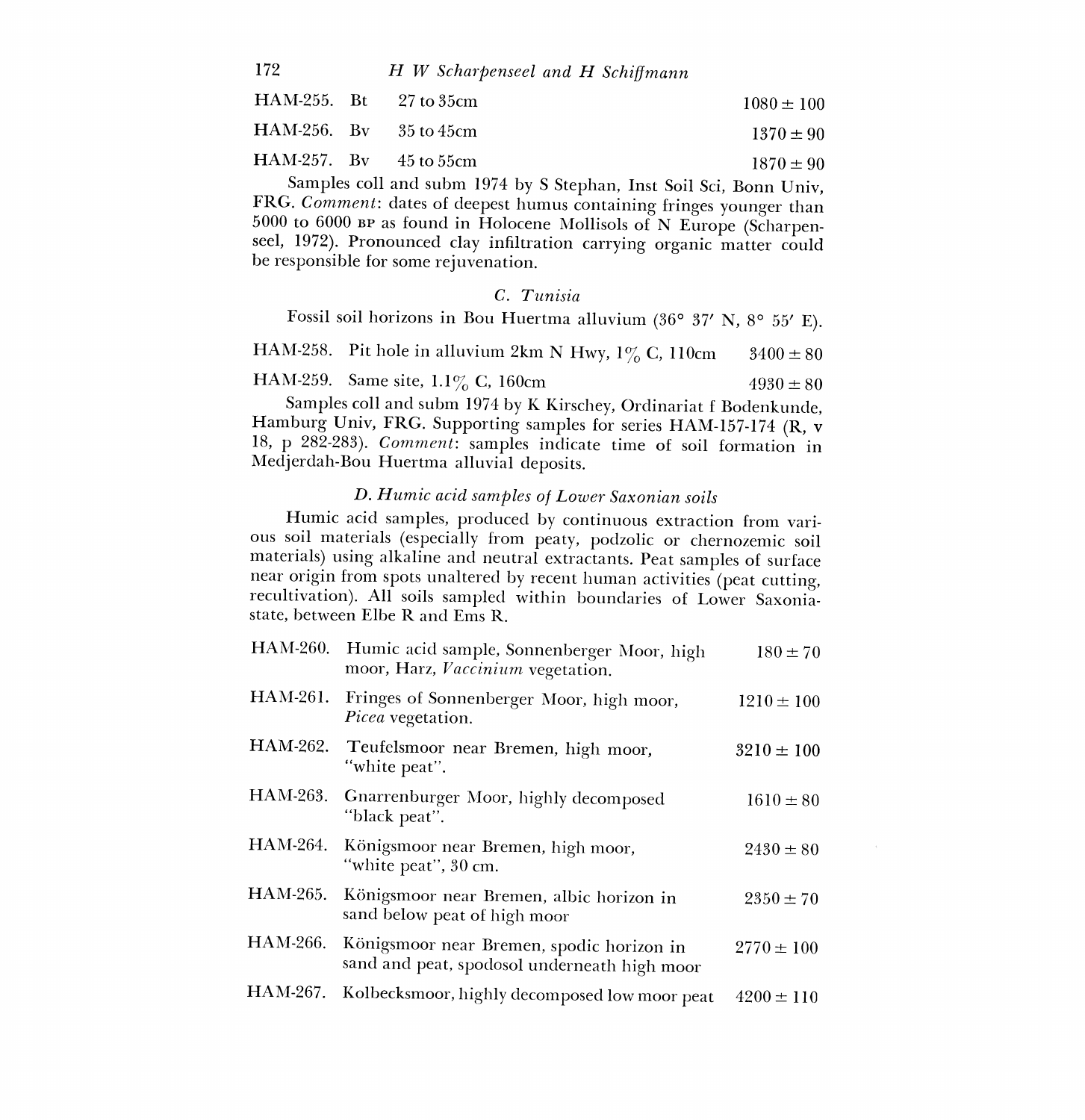|                 | Hamburg University Radiocarbon Dates II                                                                              | 173               |  |
|-----------------|----------------------------------------------------------------------------------------------------------------------|-------------------|--|
| HAM-268.        | Highly decomposed low moor peat from Lake<br>Dümmer near Hannover                                                    | $3030 \pm 110$    |  |
| HAM-269.        | Moderately decomposed low moor peat near<br>Stade I                                                                  | $3330 \pm 90$     |  |
| <b>HAM-270.</b> | Highly decomposed low moor peat near<br>Stade II                                                                     | $2670 \pm 80$     |  |
| HAM-271.        | Highly decomposed low moor peat from<br>"großer Bruch" near Jerxheim, calcareous<br>site $(30\%$ CaCO <sub>3</sub> ) | $2480 \pm 100$    |  |
| HAM-272.        | Erica Podzol, spodic horizon, Vogtei, pH 7-<br>extract                                                               | $730 \pm 80$      |  |
| HAM-273.        | Erica Podzol, spodic horizon, Vogtei, pH 14-<br>extract                                                              | $650 \pm 80$      |  |
| HAM-274.        | Calluna Podzol, spodic horizon, Steyerberg,<br>pH 14-extract                                                         | $230 \pm 90$      |  |
| HAM-275.        | Brown coal (Kasseler Braun) Steinberg,<br>Hannoversch Münden                                                         | $19,800 \pm 710$  |  |
| HAM-276.        | Peaty sand from sand pit Honerdingen near<br>Walsrode, Südheide                                                      | $18,210 \pm 670$  |  |
| HAM-277.        | Argiudoll near Hildesheim, field culture,<br>$Ap$ 10 $cm$                                                            | $340 \pm 80$      |  |
| HAM-278.        | Argiudoll near Hildesheim, forest, Ah 10cm                                                                           | $230 \pm 80$      |  |
| HAM-279.        | Argiudoll near Hildesheim, forest, Ah 35cm                                                                           | $103.6 \pm 0.6\%$ |  |

Samples coil and subm 1974 by W Rochus, Interfak Lehrgebiet Chemie, Gottingen Univ, FRG. Comment: near surface samples from Sonnenberger High Moor seem to be influenced by contemporary and bomb carbon sources. The Königsmoor samples (HAM-264-266) belong to high moor superimposed on pronounced Spodosol. Peat and albic horizon-C are slightly younger than carbon of the accumulating spodic horizon. This is a "wurzelechtes Hochmoor," which means that plants producing peat are still rooted in mineral soil. Almost equal age of peaty, albic and spodic horizon confirms this model; equal age reflects uniform supply to all horizons with modern C by deeply rooting plants. Among the low moor peats the one from the calcareous Jerxheim site with the fastest turnover of organic matter is dated youngest. The Podzol samples are all highly rejuvenated by organic leachates. Organic matter in basal sands of sand pit Honerdingen is relic of former patches of peat, cov ered by Pleistocene fine sands. If no leaching of organic matter through 6 to 8m dune sand did occur, date indicates age of dune sand deposition (Rochus, 1975). Brown coal from Steinberg should consist of dead carbon. Date indicates admixture of younger organic constituents. Humic acid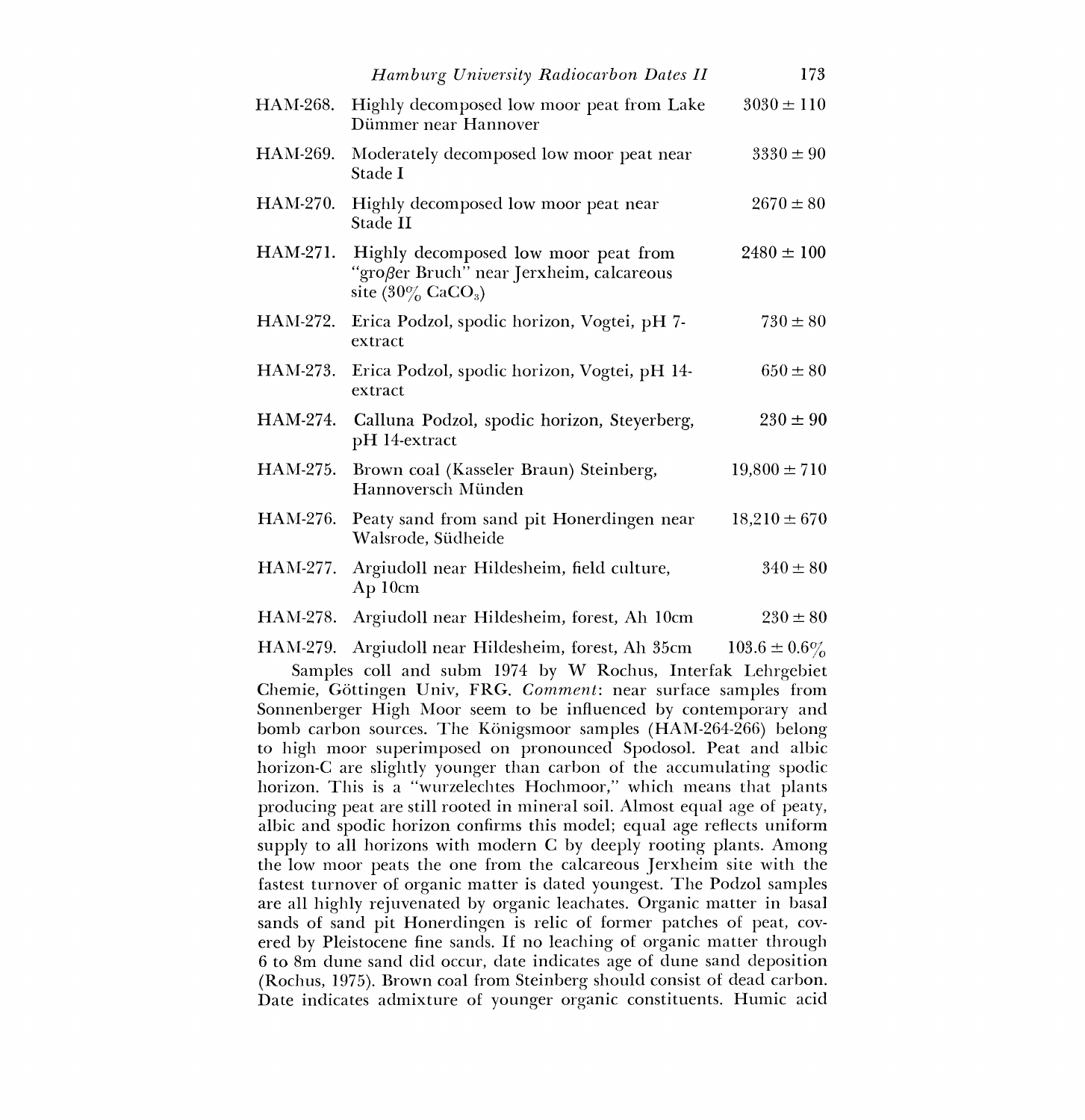from Chernozem near Hildesheim originates from near surface samples, rejuvenated with modern C and influenced by bomb carbon.

### II. FRACTIONS OF SOIL ORGANIC MATTER

Podzol (Spodosol) from Gravel pit Weber, Scherpenseel, near Dutch border (50° 56' N, 6° 1' E). Fractionation of Na-pyrophosphate/NaOH extract by Sephadex G 50 gel permeation.

|          | HAM-282. Podzol Scherpenseel, average sample, Bh 105<br>to $130cm$                                               | $2470 \pm 70$ |
|----------|------------------------------------------------------------------------------------------------------------------|---------------|
| HAM-283. | Total Na-pyrophosphate/NaOH extract of<br>same sample, extracted under protective gas<br>and precipitated by HCl | $2940 \pm 60$ |
| HAM-284. | Same sample eluate after passage through<br>100cm column of Sephadex G 50                                        | $2230 \pm 70$ |
| HAM-285. | Same sample, Sephadex G 50, retained/<br>delayed fraction                                                        | $5410 \pm 90$ |

Samples prepared and subm 1975 by H W Scharpenseel and E Kruse, Inst Soil Sci, Bonn Univ, FRG. Related samples: BONN-90 (R, v 10, p 20), BONN-1688-1698 (R, v 15, p 267). Comment: Sephadex fractionation indicates selective enrichment of smaller-sized retained fraction with older C compared to larger-sized passing fraction with relatively younger C.

Chernozem (Mollisol) from Aseler Wald near Hildesheim (52° 10' N, 10° 1' E). Production of organic matter fractions by benzene extraction, classical fractionation according to Flaig et al (1955), Sephadex gel permeation and acid hydrolysis.

|                 | HAM-286. Aseler Wald, C of soil in total, AC 55 to 65cm           | $2470 \pm 60$     |  |
|-----------------|-------------------------------------------------------------------|-------------------|--|
|                 | HAM-287. Benzene extracted lipids, waxes                          | $3220 \pm 80$     |  |
|                 | HAM-288. Fulvic acids, undialized                                 | $370 \pm 70$      |  |
|                 | HAM-289. Fulvic acids, dialized                                   | $380 \pm 70$      |  |
| <b>HAM-290.</b> | Humic acids                                                       | $2100 \pm 70$     |  |
|                 | HAM-291. Humic acid, Sephadex G 50, passing fraction              | $1480 \pm 60$     |  |
|                 | HAM-292. Humic acid, Sephadex G 50, retained/<br>delayed fraction | $2940 \pm 90$     |  |
| HAM-293.        | Humines                                                           | $2460 \pm 60$     |  |
| HAM-294.        | Humines, Sephadex G 75, passing fraction                          | $151.6 \pm 0.8\%$ |  |
| HAM-299.        | Humines, Sephadex G 75, retained/<br>delayed fraction             | $124.8 \pm 0.6\%$ |  |
| HAM-295.        | Humus coal                                                        | $2920 \pm 70$     |  |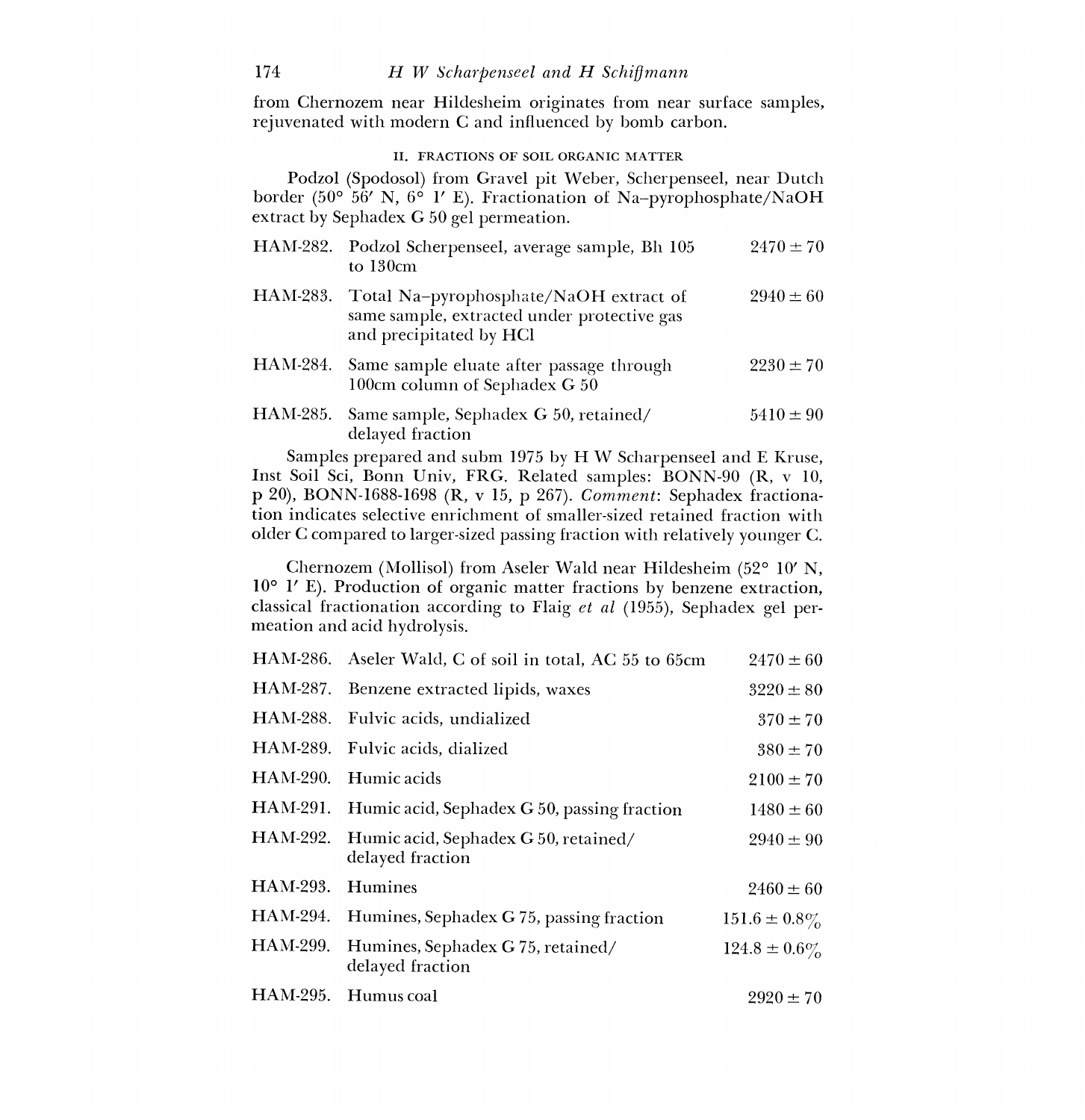#### HAM-296. 6 N HC1 hydrolysis of whole soil, dissolved part  $104.4 \pm 0.5\%$

HAM-297. 6 N HCl hydrolysis of whole soil, residue  $3160 \pm 70$ 

Samples and fractions prepared and subm 1975 by H W Scharpenseel and E Kruse. Related samples from a site nearby. BONN-1809-1811 (R, v 15, p 266). *Comment*: as expected, age of fulvic acids is lower than of humic acids and humines. The retained fraction due to Sephadex G50 permeation is older than leaching fraction. Sephadex fractionation of humines in Sephadex G 75 failed. Some of the column filling of G 75 was not quite new. Microbial decay products apparently transferred bomb carbon into sample fractions. Humus coal is oldest of classical fractions. Benzene extracted lipids are older as Grant-Taylor (1972) reported before. The gap between hydrolysate and hydrolysis residue, found already by Paul et al (1964) seems most encouraging to do more hydrolysis fractionation work with other soil materials in order to establish a correction method for rejuvenated soil samples.

Fossil A horizon in Würmian loess, on top trachyt tuff from Alleröd volcanism, Mendig, near Laach L (50° 24' N, 7° 17' E). Some rejuvenation by deep roots. Production of organic matter fractions by classical fractionation (Flaig *et al*, 1955), Sephadex gel permeation, benzene ex-<br>traction and acid hydrolysis.

|                                                                     | HAM-298. Mendig, gravel pit Xaver Michels, fA 180<br>to 190cm, C of soil in total | $10,600 \pm 120$  |  |
|---------------------------------------------------------------------|-----------------------------------------------------------------------------------|-------------------|--|
| HAM-300.                                                            | Benzene extracted lipids and waxes                                                | $4130 \pm 100$    |  |
|                                                                     | HAM-301. Fulvic acids, undialized                                                 | $1140 \pm 200$    |  |
|                                                                     | HAM-302. Fulvic acids, dialized                                                   | $136.3 \pm 0.8\%$ |  |
| HAM-303.                                                            | Humic acids                                                                       | $6970 \pm 210$    |  |
| HAM-304.                                                            | Humic acids, Sephadex G 50, passing fraction                                      | $6110 \pm 100$    |  |
| HAM-305.                                                            | Humic acids, Sephadex G 50, retained/<br>delayed fraction                         | $6830 \pm 130$    |  |
| HAM-306.                                                            | Humines                                                                           | $10,320 \pm 140$  |  |
|                                                                     | HAM-307. Humus coal                                                               | $9940 \pm 140$    |  |
| HAM-308.                                                            | 6 N HCl hydrolysis of whole soil, dissolved part                                  | $2510 \pm 100$    |  |
|                                                                     | HAM-309. 6 N HCl hydrolysis of whole soil, residue                                | $11,360 \pm 150$  |  |
| HAM-310. Charcoal                                                   | Samples and fractions prepared and subm 1975 by H W Scharpenseel                  | $10.330 \pm 120$  |  |
| and E Kruse Samples dated from pedecepatically same borizon four km |                                                                                   |                   |  |

and E Kruse. Samples dated from pedogenetically same horizon few km apart: BONN-96 (R, v 10, p 16), BONN-763 (R, v 12, p 35), BONN-1681-1684 (R, v 15, p 266). Comment: ages of fulvic acids and soil hy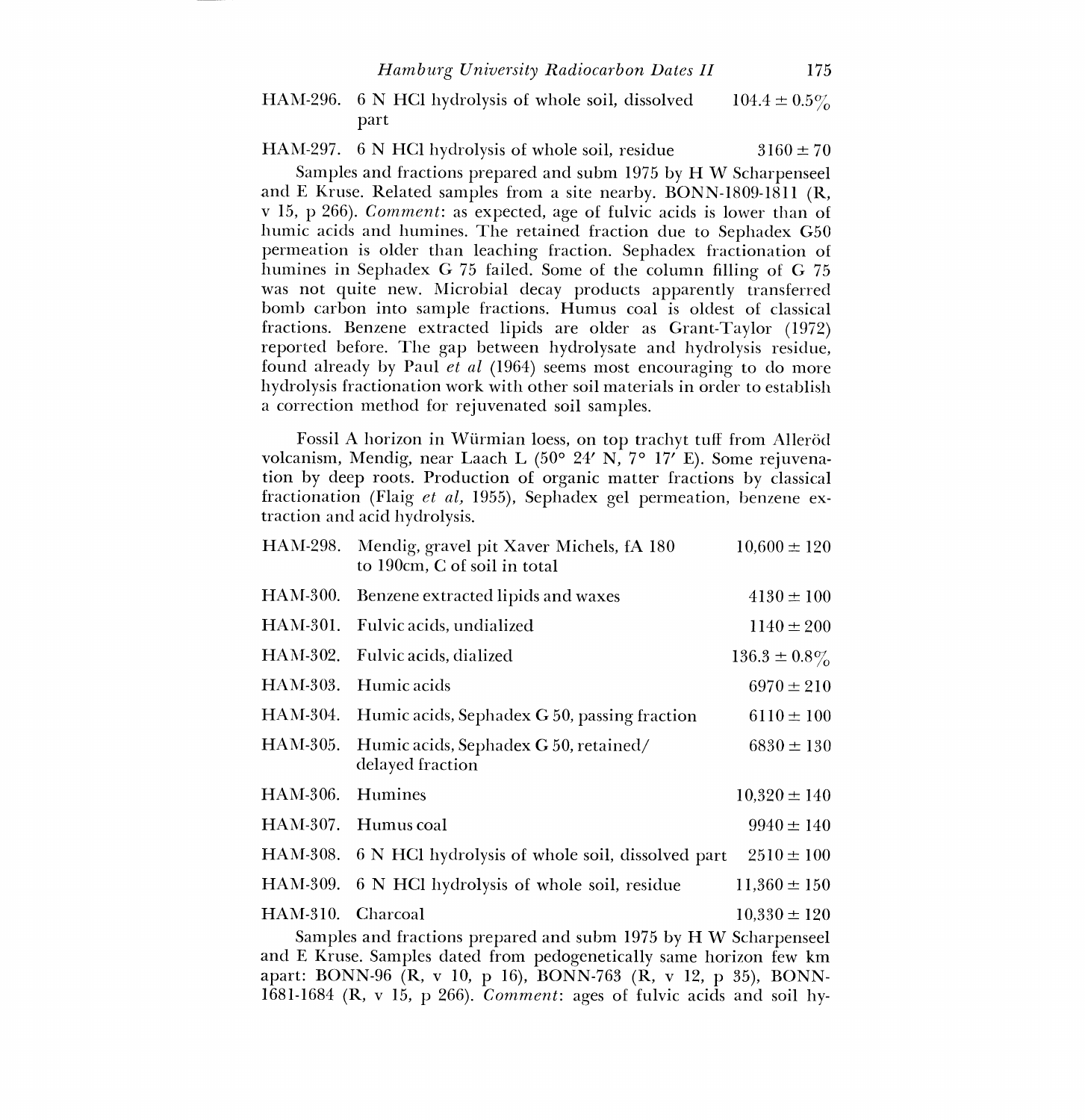drolysate are youngest. Dialized fulvic acids seem to be contaminated. Benzene extracted lipids did not show older age as in preceding sample from Aseler Wald (HAM-287). Humines, humus coal and charcoal are distinctly older than other samples. Widest gap is between carbon from acid hydrolysate and hydrolysis residue. Latter fraction is relatively oldest of the whole series.

Highly clayey low moor soil, vertic during very dry summers, Koislhof, lower terrace of Isar R. Production of organic matter fractions by stepwise extraction of soil in Soxhlet-extractors by means of solvents with increasing polarity, by clasical fractionation (Flaig et al, 1955), Sephadex gel permeation and acid hydrolysis.

| HAM-318.        | Low moor soil Koislhof, $38\%$ C, Hn 50 to<br>80cm, total soil                                           | $7200 \pm 210$                                                   |  |  |
|-----------------|----------------------------------------------------------------------------------------------------------|------------------------------------------------------------------|--|--|
| HAM-311.        | Petroleum benzene extracted C of same sample                                                             | $3290 \pm 320$                                                   |  |  |
| HAM-312.        | Benzene extracted Sample C                                                                               | $6630 \pm 130$                                                   |  |  |
| HAM-313.        | Methanol extracted Sample C                                                                              | $6380 \pm 90$                                                    |  |  |
| HAM-314.        | Acetone extracted Sample C (extremely small<br>sample, questionable)                                     | $4020 \pm 360$                                                   |  |  |
| HAM-315.        | Acetonitrile extracted Sample C (extremely<br>small sample, questionable)                                | $2240 \pm 440$                                                   |  |  |
| HAM-316.        | Dimethylformamide extracted Sample C                                                                     | $10,760 \pm 130$                                                 |  |  |
| HAM-317.        | Dimethylsulfoxide extracted Sample C                                                                     | $13,140 \pm 200$                                                 |  |  |
| HAM-319.        | 6 N HCl hydrolysis of whole soil, dissolved part                                                         | $7270 \pm 140$                                                   |  |  |
| HAM-320.        | 6 N HCl hydrolysis of whole soil, residue                                                                | $9730 \pm 170$                                                   |  |  |
| HAM-321.        | Fulvic acids after previous extraction with<br>organic solvents                                          | $6860 \pm 250$                                                   |  |  |
| HAM-322.        | Fulvic acids, same origin, but dialized                                                                  | $7060 \pm 110$                                                   |  |  |
| HAM-323.        | Humic acids                                                                                              | $8810 \pm 120$                                                   |  |  |
| HAM-324.        | Humic acids, Sephadex G 50, passing fraction                                                             | $7590 \pm 120$                                                   |  |  |
| HAM-325.        | Humic acids, Sephadex G 50, retained/delayed<br>fraction                                                 | $7820 \pm 90$                                                    |  |  |
| HAM-326.        | Humines                                                                                                  | $7110 \pm 110$                                                   |  |  |
| HAM-327, 328.   | Humines fractionated by Sephadex G 75,<br>microbiologically contaminated just as<br>HAM-294, 299, above. |                                                                  |  |  |
| <b>HAM-329.</b> | Humus coal                                                                                               | $7230 \pm 110$                                                   |  |  |
|                 |                                                                                                          | Samples and fractions prepared and subm 1975 by H W Scharpenseel |  |  |

and E Kruse. Samples dated from same location: HAM-14-21, HAM-65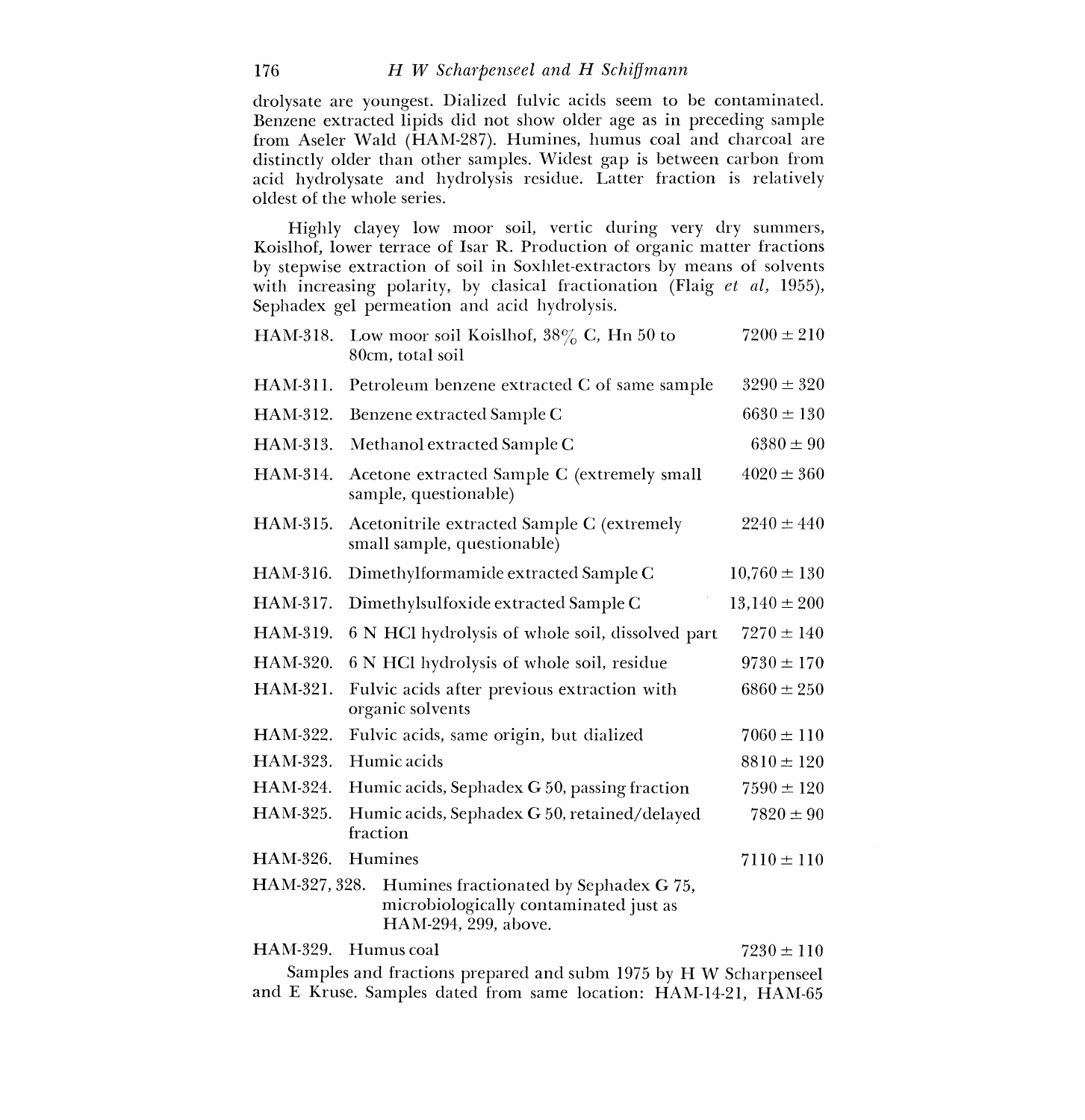(R, v 18, pp 269, 273). Comment: organic solvent extraction is unrewarding for concentration of older Sample C. Tiny acetone and acetonitrile extracted C samples are unreliable. Dimethylformamide and dimethysulfoxide extracted C is contaminated with petrochemical solvent C, proven by  $\Delta^{13}$ C measurement, despite thorough vacuum drying of soil after extractions ( $\Delta^{13}$ C measurements were carried out by H Willkomm, Kiel Univ. In this sample classical fractionation and also Sephadex column fractionation as well as acid hydrolysis were carried out on soil material previously subjected to the stepwise extraction process by organic solvents of increasing polarity. This apparently reduced differences among other fractions. Age difference between fulvic acids and humic acids, humines, humus coal is small. For details see Scharpenseel (1976).

Chernozem (Mollisol) clay pit Asel, near Hildesheim (52° 10' N, 10° 1' E). Organic matter fractions obtained by repeated 6 N HC1 hydrolysis. One aliquot of each repetitious hydrolysis treatment measured.

| HAM-623. Asel, whole soil, Ah 35 to 45cm        | $>100\%$       |
|-------------------------------------------------|----------------|
| HAM-624. 1. step of 6 N HCl hydrolysis, residue | $>100\%$       |
| HAM-625. 2. step of 6 N HCl hydrolysis, residue | $2530 \pm 80$  |
| HAM-626. 3. step of 6 N HCl hydrolysis, residue | $2410 \pm 70$  |
| HAM-627. 4. step of 6 N HCl hydrolysis, residue | $2340 \pm 80$  |
| HAM-628. 5. step of 6 N HCl hydrolysis, residue | $2770 \pm 80$  |
| HAM-629. 6. step of 6 N HCl hydrolysis, residue | $2560 \pm 90$  |
| HAM-630. 7. step of 6 N HCl hydrolysis, residue | $2960 \pm 80$  |
| HAM-801. 8. step of 6 N HCl hydrolysis, residue | $3260 \pm 100$ |

Samples and fractions prepared and subm 1976 by H W Scharpenseel and T Manukyan, Ordinariat f Bodenkunde, Hamburg Univ, FRG. For dates from nearby sites, see Aseler Wald series, above, HAM-286-297. Comment: not including the bomb-carbon-dominated samples, repeated hydrolysis treatment produced age increases of ca 30% by increasing removal of acid soluble younger components.

Gleyey transition of Mollisol to histosol Ergolding, near Landshut (48° 35' N, 12° 12' E). Production of organic matter fractions by repeated acid hydrolysis. One aliquot of each repetitious hydrolysis treatment subjected to dating.

| HAM-782. Ergolding, AhHn 50 to 60cm, whole soil                     | $4640 \pm 90$  |
|---------------------------------------------------------------------|----------------|
| HAM-800. Whole soil, but pyrolized under $N_2$ before<br>combustion | $4570 \pm 110$ |
| HAM-783. 1. step of 6 N HCl hydrolysis, residue                     | $5610 \pm 80$  |
| HAM-784. 2. step of 6 N HCl hydrolysis, residue                     | $5820 \pm 110$ |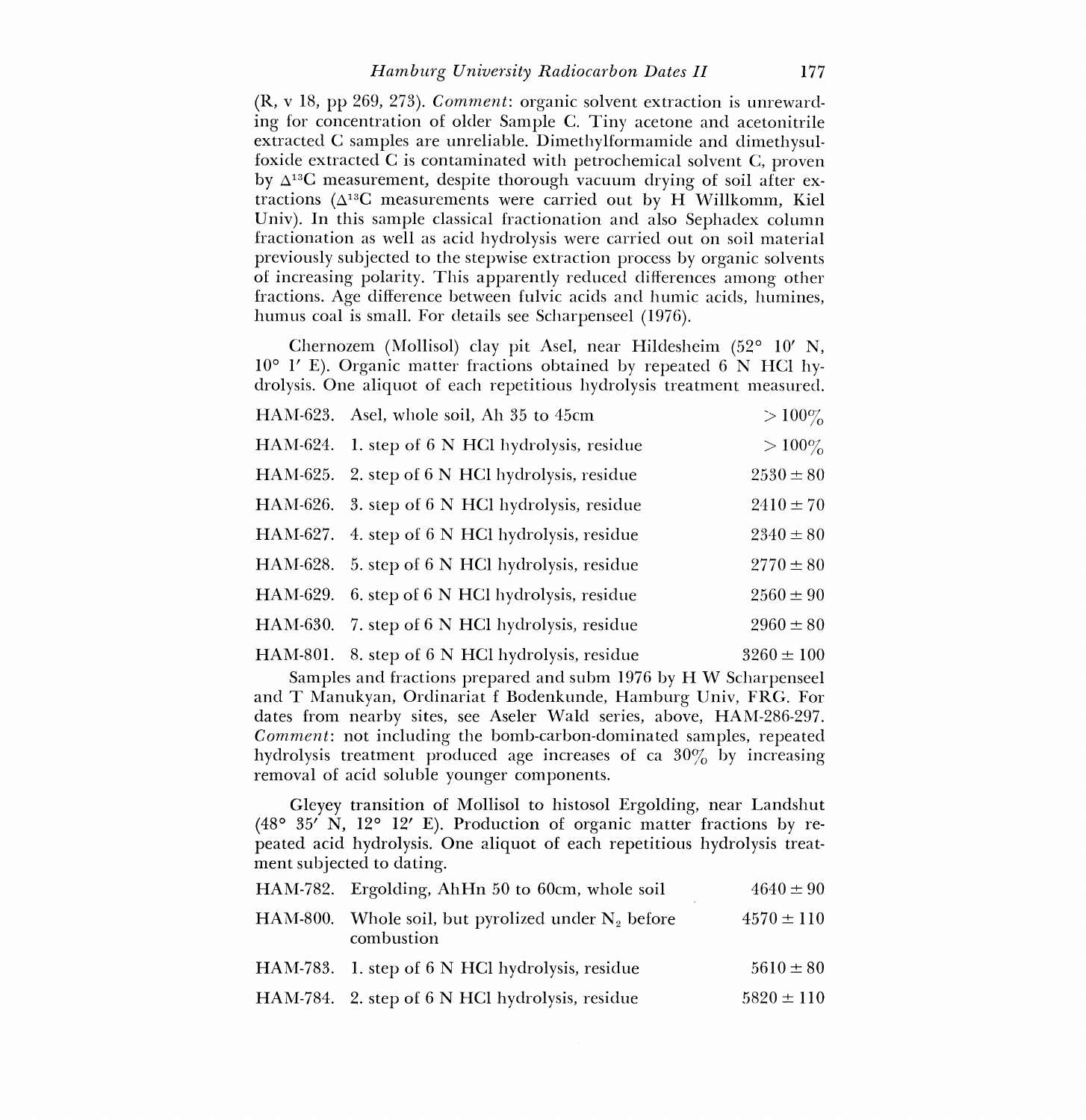## 178 H W Scharpenseel and H Schiffmann

| HAM-785. 3. step of 6 N HCl hydrolysis, residue | $5700 \pm 100$ |
|-------------------------------------------------|----------------|
| HAM-786. 4. step of 6 N HCl hydrolysis, residue | $5540 \pm 110$ |
| HAM-787. 5. step of 6 N HCl hydrolysis, residue | $6110 \pm 90$  |
| HAM-788. 6. step of 6 N HCl hydrolysis, residue | $5790 \pm 90$  |

Samples and fractions prepared and subm 1976 by H W Scharpenseel<br>and T Manukyan. Comment: again, by repeated hydrolysis treatment ca  $30\%$  of initial age was added by removing younger acid soluble components. Pretreatment of recent soil samples by repeated acid hydrolysis appears to be a useful preparation technique.

#### III, GEOLOGIC AND GEOGRAPHIC SAMPLES

Loose dune material with roots of Nebka forming plants (Ziziphus spec.), from dune (Nebka), near wheat cultivation, Rabta, Ben Aoun, Tunisia (34° 47' N, 9° 11' E). Dead Ziziphus roots could indicate age of Nebka formation, which indicates desertification progress.

HAM-717. Dune sand with roots of Ziziphus sp, Sample 2  $550 \pm 90$ 

HAM-718. Dune sand with roots of Ziziphus sp, Sample  $3 \qquad 160 \pm 70$ 

HAM-764. Dune sand with roots of Ziziphus sp, Sample 4  $142.2 \pm 0.6\%$ 

Samples coll and subm 1975 by H Mensching, Geog Inst, Hamburg Univ, FRG. Comment: very young ages of Ziziphus roots indicate desertification progress in recent period of time. More samples will be tested.

Sea. Sea level-coast line studies based on peat dating, shore of Northern

| HAM-765. | Start of peat growth, deepest position, $-82$ to<br>$-88$ cm, bore hole $8/74$ (53° 51′ N, 8° 34′ E) | $4240 \pm 130$ |  |
|----------|------------------------------------------------------------------------------------------------------|----------------|--|
| HAM-767. | Start of peat growth on terrace, $+101$ to<br>+89cm, bore hole $10/75$ (53° 50′ N, 8° 34′ E)         | $4540 \pm 120$ |  |
| HAM-768. | Start of peat growth on terrace, $+160$ to<br>+155cm, bore hole 4/75 (53° 50′ N, 8° 34′ E)           | $3850 \pm 80$  |  |
| HAM-769. | Start of peat growth on terrace, $+90$ to<br>+84cm, bore hole $3/75$ (53° 50' N, 8° 34' E)           | $3880 \pm 80$  |  |
| HAM-770. | Basal peat, red brown, $+16$ to $+11$ cm, bore<br>hole $8/74$ (53° 51′ N, 8° 34′ E)                  | $3650 \pm 90$  |  |
| HAM-771. | Basal peat, red brown, $+30$ to $+23$ cm, bore<br>hole $2/75$ (53° 50' N, 8° 34' E)                  | $3760 \pm 100$ |  |
| HAM-772. | Basal peat, red brown, $+144$ to $+134$ cm, bore<br>hole $10/75$ (53° 50' N, 8° 34' E)               | $3580 \pm 90$  |  |
| HAM-773. | Basal peat, red brown, $+177$ to $+172$ cm, bore<br>hole $4/75$ (53° 50′ N, 8° 34′ E)                | $6130 \pm 240$ |  |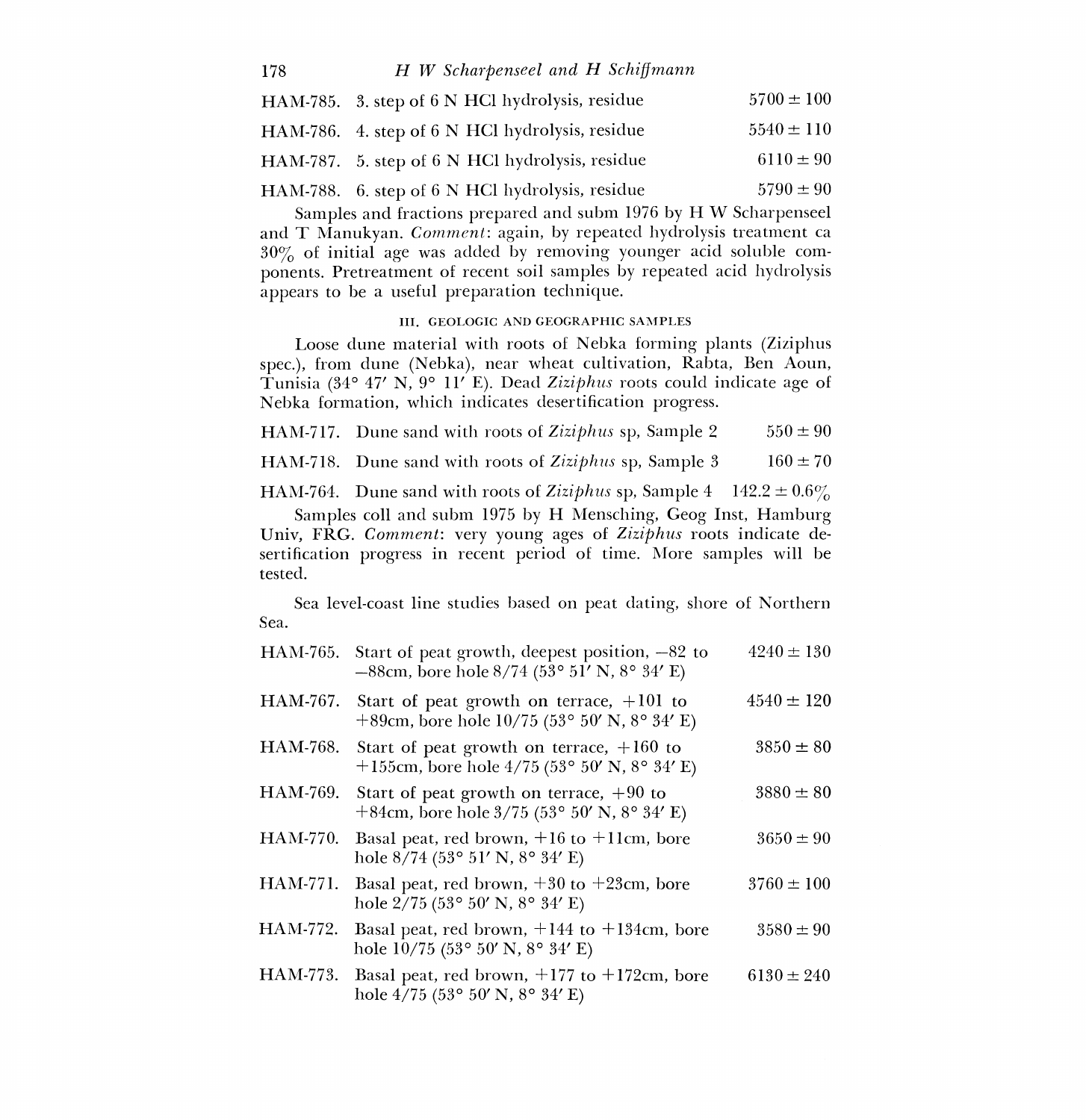| HAM-774. Basal peat, red brown, $+107$ to $+109$ cm, bore<br>hole $25/75$ (53° 50′ N, 8° 34′ E)     | $4320 \pm 140$ |
|-----------------------------------------------------------------------------------------------------|----------------|
| HAM-775. Highest occurrence of peat, $+192$ to $+187$ cm,<br>bore hole $4/75$ (53° 50′ N, 8° 34′ E) | $3820 \pm 90$  |
| HAM-776. End of peat growth, $+57$ to $+52$ cm, bore<br>hole $8/74$ (53° 51′ N, 8° 34′ E)           | $3210 \pm 80$  |

Samples coil and subm 1975 by G Linke, Hamburg Geol Landesamt, Hamburg, FRG. Comment: ages of peat samples at well defined levels will be used in context with other experimental data to determine coast line chronology.

Humus containing alluvial clay from Elbe R alluvium, Billwerder-Allermohe, S Hamburg, measurement of date of deposition.

| HAM-791. | Alluvium of Elbe R, Billwerder-Allermöhe,<br>construction pit, cross rds Marshhwy and<br>Oberer Landweg, (53° 28' N, 10° 10' E),<br>peat, 115 to 130cm below surface         | $1590 \pm 80$  |  |
|----------|------------------------------------------------------------------------------------------------------------------------------------------------------------------------------|----------------|--|
| HAM-792. | Same site, tree bark and branches, 115 to 130cm                                                                                                                              | $1770 \pm 90$  |  |
| HAM-793. | Same site, some leaves embedded in alluvial clay                                                                                                                             | $2720 \pm 100$ |  |
| HAM-794. | Profile pit on highest level of vaulted field,<br>alluvium of Elbe R, Billwerder-Allermöhe<br>(53° 28' N, 10° 11' E), 66 to 75cm,<br>humus-rich alluvial clay                | $1650 \pm 80$  |  |
| HAM-795. | Same site, 75 to 83cm, alluvial clay,<br>very rich in humus                                                                                                                  | $1710 \pm 80$  |  |
| HAM-796. | Same site, 83 to 96cm, alluvial clay,<br>very rich in humus                                                                                                                  | $1870 \pm 80$  |  |
| HAM-797. | Another profile pit on highest level of vaulted<br>field, alluvium of Elbe R, Billwerder-<br>Allermöhe (53° 28' N, 10° 11' E), 74 to<br>76cm, humus containing alluvial clay | $3170 \pm 100$ |  |
|          | HAM-798. Same site, 76 to 79cm, humus containing<br>alluvial clay                                                                                                            |                |  |
| HAM-799. | Same site, 79 to 82cm, humus containing<br>alluvial clay                                                                                                                     | $3370 \pm 100$ |  |
|          | Samples coll, subm, prepared, and measured 1976 by B Hintze,<br>$\Omega_{\rm m}$ . The state of $\Omega$ is the state of $\Omega_{\rm m}$ is the state of $\Omega_{\rm m}$   |                |  |

Ordinariat Soil Sci, Hamburg Univ, FRG. Comment: profile HAM-797-799 overlain by shallow extremely clayey layer, impeding rejuvenation from above by root growth, animal transport, infiltration through cracks. This clay protection does not exist in profile HAM-794-796. Furthermore, humus containing alluvial clay continues below depth of profile pits.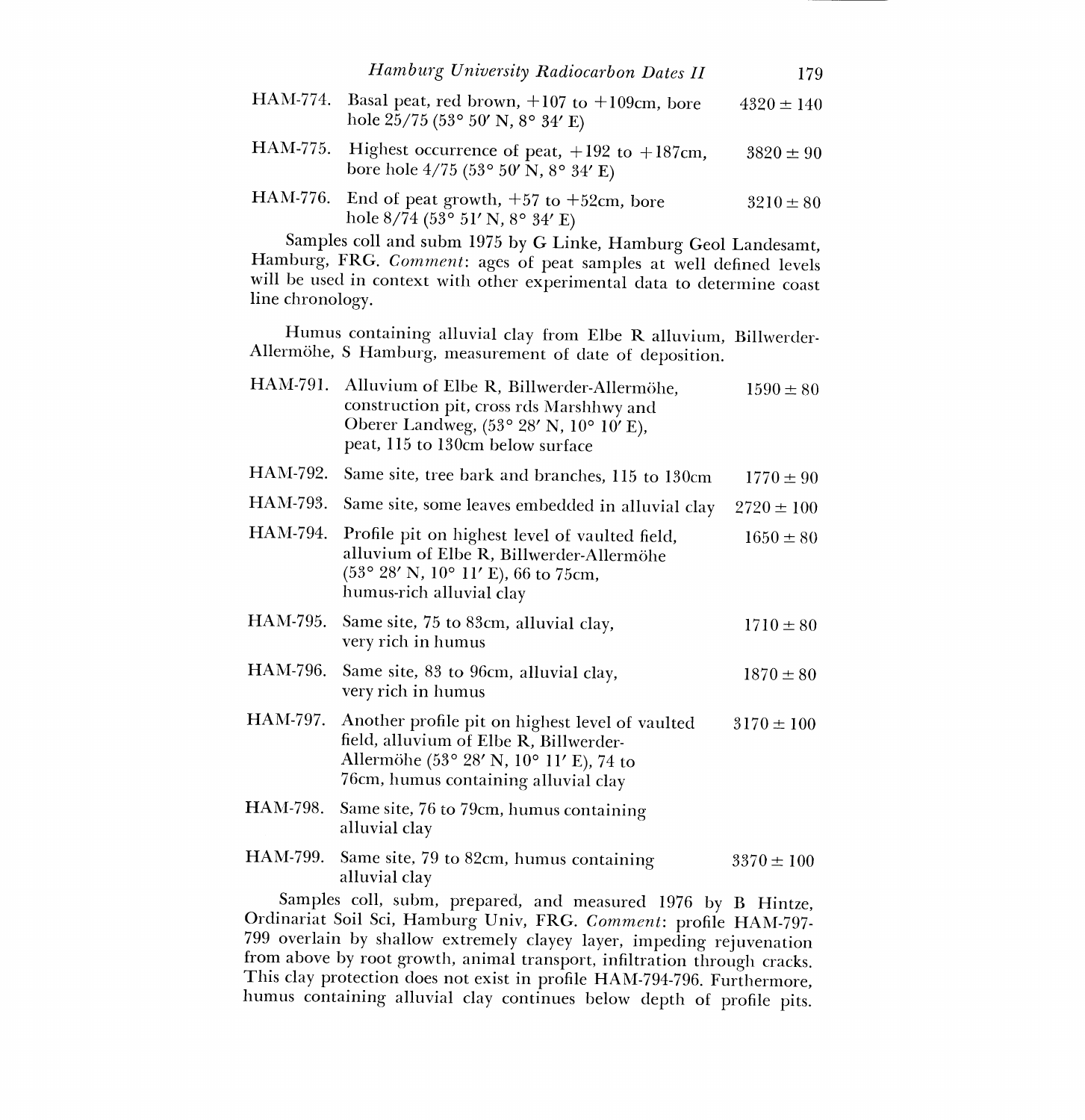Analogous layers in different pits need not be located at same depth. Age  $>$  3000 indicates at least Sub-boreal deposition of those alluvial clays, now found at 70 to 85cm depth.

| IV. ARCHAEOLOGIC SAMPLES                                                                |               |
|-----------------------------------------------------------------------------------------|---------------|
| HAM-622. Wood sample of Celtic boat, from con-<br>struction pit near Frankfurt, Germany | $1580 \pm 60$ |
| (50° 4′ N, 8° 41′ E). Sample coll and subm<br>1975 by H Zakosek, Inst Soil Sci, Bonn    |               |
| Univ. FRG.                                                                              |               |

Comment: since Celts had already left Germany at the end of La-Tène period, date is slightly younger than expected.

## Inclan series, Peru

|          | HAM-602. Charcoal, Inclan, Dist Sama Grande,<br>Prov Tacna, Dept Tacna (17° 45' S,<br>70° 15' W), charcoal, 155cm below<br>desert sand surface            | $850 \pm 60$      |  |
|----------|-----------------------------------------------------------------------------------------------------------------------------------------------------------|-------------------|--|
| HAM-603. | Vegetable coal, 110cm below desert<br>sand surface                                                                                                        | $740 \pm 70$      |  |
| HAM-604. | Charcoal, 110cm below desert sand surface                                                                                                                 | $670 \pm 70$      |  |
| HAM-605. | Textile fragment, 40cm below desert<br>sand surface                                                                                                       | $143.6 \pm 1.5\%$ |  |
|          | HAM-606. Wooden remains, 90cm below desert<br>sand surface                                                                                                | $400 \pm 70$      |  |
| HAM-607. | Charcoal, 100cm below desert sand<br>surface                                                                                                              | $124.6 \pm 1.1\%$ |  |
|          | HAM-608. Wooden relics, 100cm below desert<br>sand surface                                                                                                | $103.3 \pm 0.9\%$ |  |
| HAM-609. | Charcoal, 130cm below desert sand<br>surface                                                                                                              | $150.0 \pm 2.0\%$ |  |
|          | HAM-610. Wood, 100cm below desert sand surface<br>next to collapsed bldg                                                                                  | $920 \pm 80$      |  |
|          | Quebrada de la Vaca series, Peru                                                                                                                          |                   |  |
| HAM-611. | Vegetable cane, Quebrada de la Vaca,<br>Dist Chala, Prov Caraveli, Dept Arequipa,<br>Peru (13° 48' S, 74° 24' W), 80cm below<br>floor inside storage bldg | $240 \pm 70$      |  |
|          | HAM-612. Cotton and cotton seeds from sand filled                                                                                                         | $> 100\%$         |  |

storage bldg, small sample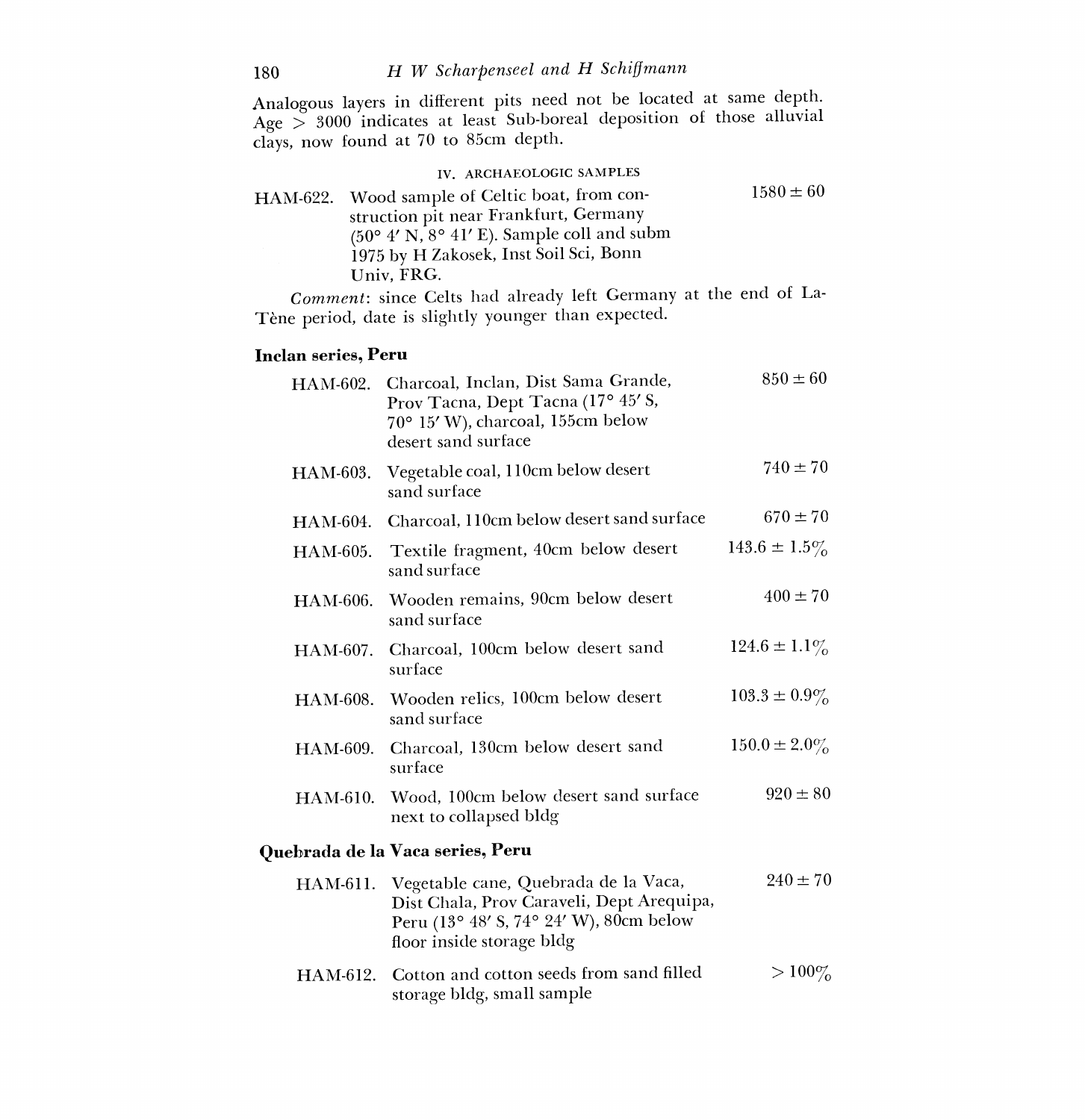|          | Hamburg University Radiocarbon Dates II                                      | 181               |
|----------|------------------------------------------------------------------------------|-------------------|
| HAM-613. | Wood, 60cm below collapsed bldg<br>surrounded by desert sand                 | $600 \pm 70$      |
| HAM-614. | Chili pepper, at base of stone-constructed<br>storage bldg, locked by stones | $270 \pm 70$      |
| HAM-615. | Charcoal, 140cm below floor in storage<br>bldg                               | $130.5 \pm 2.7\%$ |
|          | HAM-616. Wool fibers in circular storage bldg,<br>small sample               | $> 100\%$         |
| HAM-617. | Remains of textile fabric, 80cm below<br>floor in sand-filled storage bldg   | $101.9 \pm 0.9\%$ |
| HAM-618. | Cotton sample in pot dug out of sand                                         | $101.2 \pm 1.0\%$ |
| HAM-619. | Charcoal, 50cm depth, below desert<br>sand in rubbish pile                   | $90 \pm 110$      |
| HAM-620. | Guano (bird dung) in guano filled<br>storage bldg                            | $164.5 \pm 1.6\%$ |
| HAM-621. | Dung remains from 100cm depth in<br>storage bldg                             | $360 \pm 80$      |

Samples coil and subm 1975 by H Trimborn and R Santos Ramirez, Inst f Volkerkunde, Bonn Univ, FRG. Comment: samples of site Inclan, Sama Grande, Tacna, are from still existing supposedly pre-Spanish settlement. Dates from 670 to 920 yr confirm this supposition, some sam ples are modern and contain bomb carbon. Sample site Quebrada de la Vaca, Chala was previously studied: BONN-1659-1661 (R, v 16, p 163). These 3 charcoal samples were dated at AD 860 to 1130, pre-Spanish. HAM-611-621, except for HAM-613, are all younger, post-Spanish, most of them even modern with bomb carbon. Most samples  $> 100\%$  are textile fabrics and fibers, seeds or dung.

#### **REFERENCES**

- Flaig, W, Scheffer, F, and Klamroth, B, 1955, Zur Charakterisierung der Huminsauren des Bodens: Zeitschr Pflanzenernahr, Bodenkunde, v 71, p 33.
- Grant-Taylor, T L, 1972, The extraction and use of plant lipids as a material for radiocarbon dating: 8th internatl conf on radiocarbon dating, Proc, Wellington, New Zealand, 1972, p 439-448.
- Paul, E A, Campbell, C A, Rennie, D A, and McCallum, K J, 1964, Investigations of the dynamics of soil humus using carbon dating techniques: 8th internatl cong soil sci, Proc, Bucharest 1964, III, p 201.
- Rochus, W, 1975, Die Zusammensetzung der organischen Substanz eines fossilen Torfsandes aus einer Sandgrube bei Walsrode in der Südheide: Telma, v 5, p<br>189-204.
- 189-204. Scharpenseel, H W, 1972, Messungen der naturlichen C-14 Konzentration in der organischen Substanz von rezenten Boden, eine Zwischenbilanz: Zeitschr Pflanzenernahr, Bodenkunde, v 133, p 241-263.